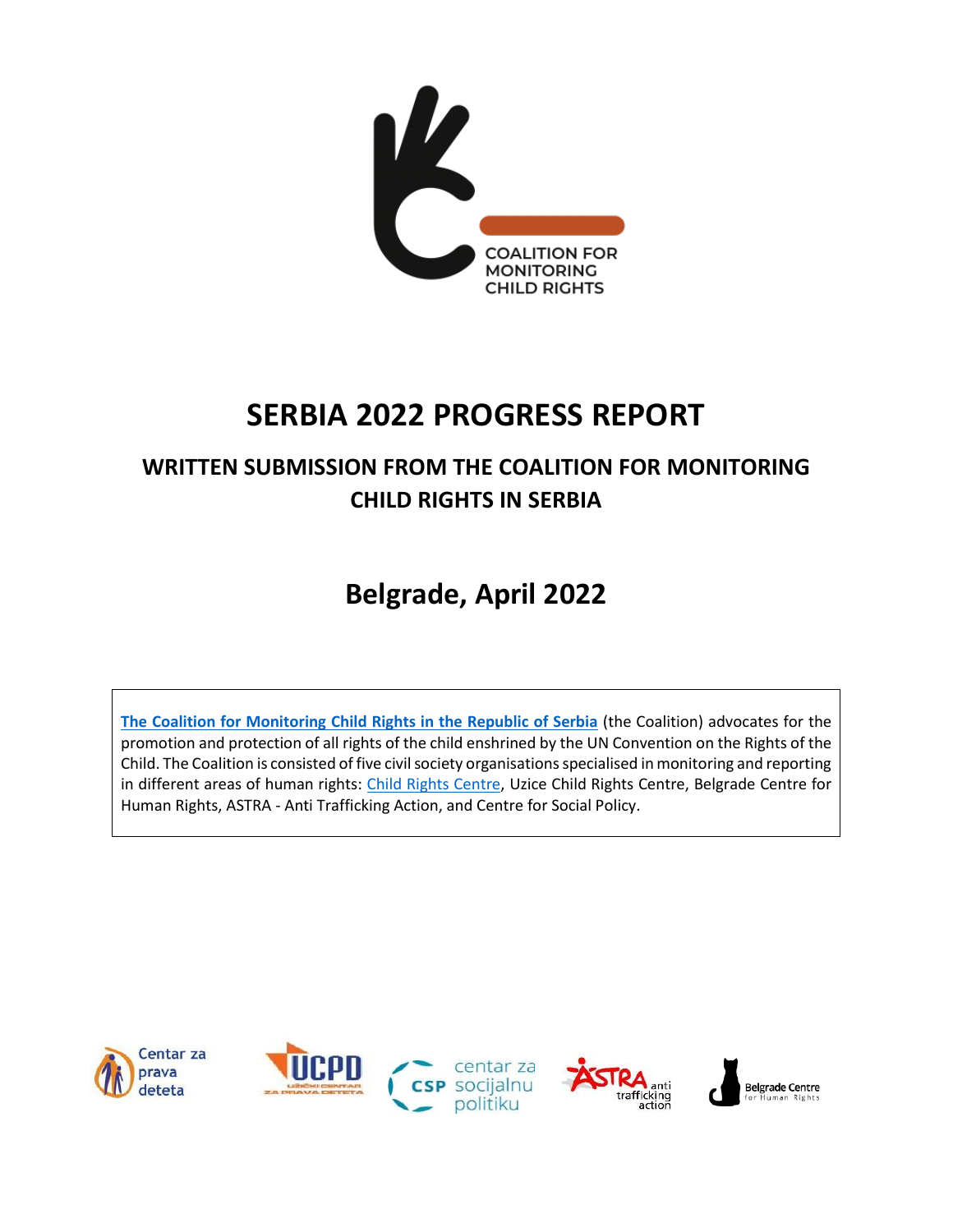### Introduction

During 2021, the work on further improvement of child rights in Serbia was seriously disrupted, both due to the postponement in the formation of the Government of the Republic of Serbia in 2020 and establishment of two new ministries, and due to the COVID-19 pandemic, which further aggravated the situation of children, especially those from the most vulnerable groups - children with disabilities, migrant/refugee children, Roma children, children living and working in the streets, children with HIV/AIDS, children belonging to the LGBTI population, children from single-parent families and no-income or low-income families, etc. In addition, there is a risk that new parliamentrary elections held in April 2022 could further put child rights out of political agenda.

The relevant ministries have failed to establish working groups for developing new strategies and for monitoring the implementation of newly-adopted strategies, especially in the field of child rights.

Both Action Plans for Chapters 23 and 24 are inconsistently applied and the set deadlines for a number of child rights related goals have not been respected or have been ignored. The recommendations provided by the United Nations (UN) Committee on the Rights of the Child have not been properly implemented even though it has been almost five years since their adoption.

There is still no regulated systematic data collection, which is a challenge in monitoring the exercise of child rights. The lack of reliable and comparable data has a negative impact on cross-sectoral cooperation, as well as on the creation of effective policies related to children. This problem would be solved by adopting the Strategy on the Rights of the Child, which would facilitate data collection and proper reporting.

### Normative Legal Framework

The comprehensive **Law on the Rights of the Child and Ombudsperson for Children** has not been adopted yet, while the work on amendments to important laws, such as the Law on Family, the Law on Juvenile Offenders and Criminal Protection of Minors, the Law on Social Protection, etc. has stopped due to new parliamentary elections in April 2022.

The adoption of such a comprehensive law would contribute to the harmonisation of the entire legal system related to children, better coordination of all sectors involved, and it would bring the existing legislative solutions in all sectoral laws in line with the solutions contained in this law. Unfortunately, no action has been conducted by the newly established Ministry for Family Welfare and Demography.

The Government of the Republic of Serbia's 2021 Activity Plan envisaged that the Government would propose to the National Assembly the **Bill of Amendments to the Law on Family** by March 2021, which has not been done yet. However, the Ministry of Human and Minority Rights and Social Dialogue, in cooperation with the Ministry of Family Care and Demography, established the Working Group for Drafting Amendments to the Law on Family, which held two meetings on 12<sup>th</sup> July and 13<sup>th</sup> September 2021. The goal is to adapt the Law on Family to the needs identified during its implementation, to improve the provisions that are not functional, but also to harmonise them with other laws, such as the Law on Social Protection and the Law on Amendments to the Law on Financial Support for Families with Children (which has been in force since 1 July 2021). The purpose is also to draft a modern law that will be in line with international standards and principles.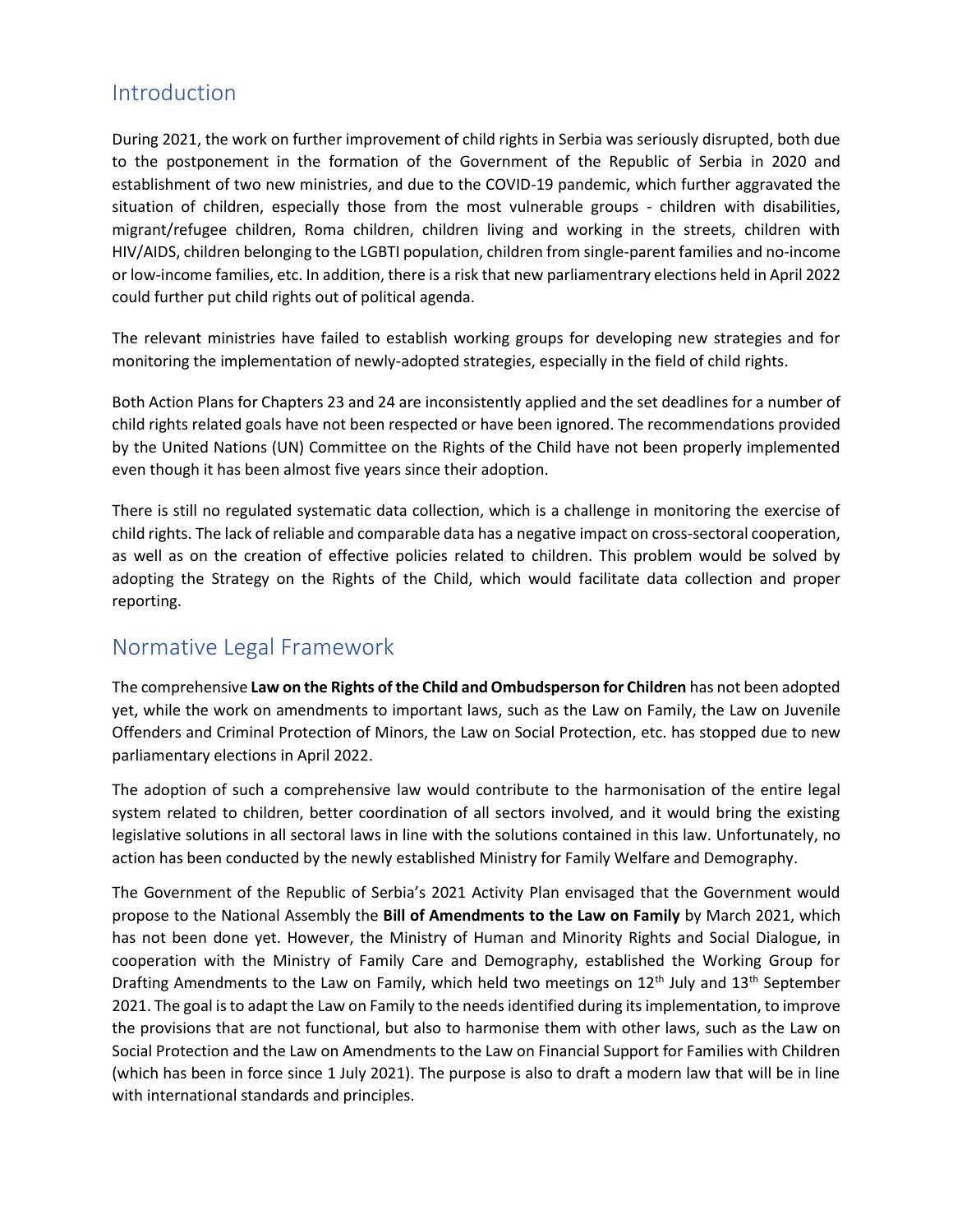On 16 April 2021, the Ministry of Justice set up a **Working Group for Drafting a Working Version of Amendments to the Law on Juvenile Criminal Offenders and Criminal Protection of Juveniles** tasking it to draft a working text of the Law by 1 July 2021. In addition to representatives of judicial authorities, competent ministries and professional institutions, one of the Working Group members is Child Rights Centre's Director, representing the civil sector, who has actively participated in the Working Group meetings with specific proposals for harmonising certain provisions of the current law with international documents. The reason for working on the amendments to this Law is the state's obligation under the revised Action Plan for Chapter 23 – Judiciary and Fundamental Rights, which envisages reviewing the types and systems of criminal sanctions for juveniles, special obligations, new diversion orders, etc. In addition, it is important to harmonise the provisions of the current law with the provisions of the Criminal Procedure Code, the Criminal Code, the Law on Organisation of Courts, the Law on Public Prosecutor's Office, the Law on Police, the Law on Execution of Criminal Sanctions and the Law on Family, as well as other international documents, and in particular with [Directive 2012/29/EU](https://www.podrskazrtvama.rs/media/medjunarodni/DIREKTIVA-2012-29-EU.pdf) of the European Parliament and of the Council, establishing minimum standards on the rights, support and protection of victims of crime.

The public hearing on the Draft Law was held from 8 to 28 July 2021, after which the Working Group held its fifth meeting on 1<sup>st</sup> September to discuss the received remarks, proposals and suggestions related to the Draft Law. The Draft Law was then sent to the European Commission for consideration, in order to determine whether it was in line with international and EU standards.

### National Children Policy and Coordination of Child Rights Implementation

**The National Action Plan for Children** expired in 2015. This document was not comprehensive because it did not cover all areas of the rights of the child, which was its serious limitation. Although in April 2018 the Minister of Labour, Employment, Veteran and Social Affairs issued a decision to establish a working group for developing a new National Action Plan for Children, the working group did not formally commence its work or determine the scope of this plan and timeframe of its development. After the parliamentary elections in 2020, this activity has been no longer within the Ministry of Labour, Employment, Veteran and Social Affairs scope of work. Newly established Ministry of Family Welfare and Demography did not prioritize this issue, so no initiative has been conducted so far.

**The Council for Child Rights of the Government of the Republic of Serbia** held [a constitutive session](https://cpd.org.rs/crc-at-the-constitutive-session-of-the-council-for-child-rights-of-the-government-of-the-republic-of-serbia/?lang=en) on 21 July 2021 and the [second session](https://cpd.org.rs/cpd-na-drugoj-sednici-saveta-za-prava-deteta-vlade-rs-u-2021/) on December 17, 2021. Twenty-four members from various ministries, institutions, universities and non-governmental organisations were appointed to the new composition of the Council (by the Decision of the Ministry of Family Welfare and Demography from April 1, 2021), with the term lasting until 31 March 2022. In this term of the Council, again no funds were allocated to provide adequate human, technical and financial resources for the efficient functioning of this body. In addition, the Council did not submit to the Government of the Republic of Serbia any initiative, proposal, opinion or analysis related to the exercise of child rights, and did not monitor the implementation of regulations in the field of child rights or launch any initiatives for changing them. It is uncertain when the new convocation of the Council for Child Rights will be formed, so that Serbia is absolutely left without any coordination of policies in the field of child rights until further notice.

Since the Ministry of Human and Minority Rights and Social Dialogue took over the task of the Office for Human and Minority Rights to provide professional and administrative technical support to **the Council for Monitoring the Implementation of the Recommendations of the UN Human Rights Mechanism,** on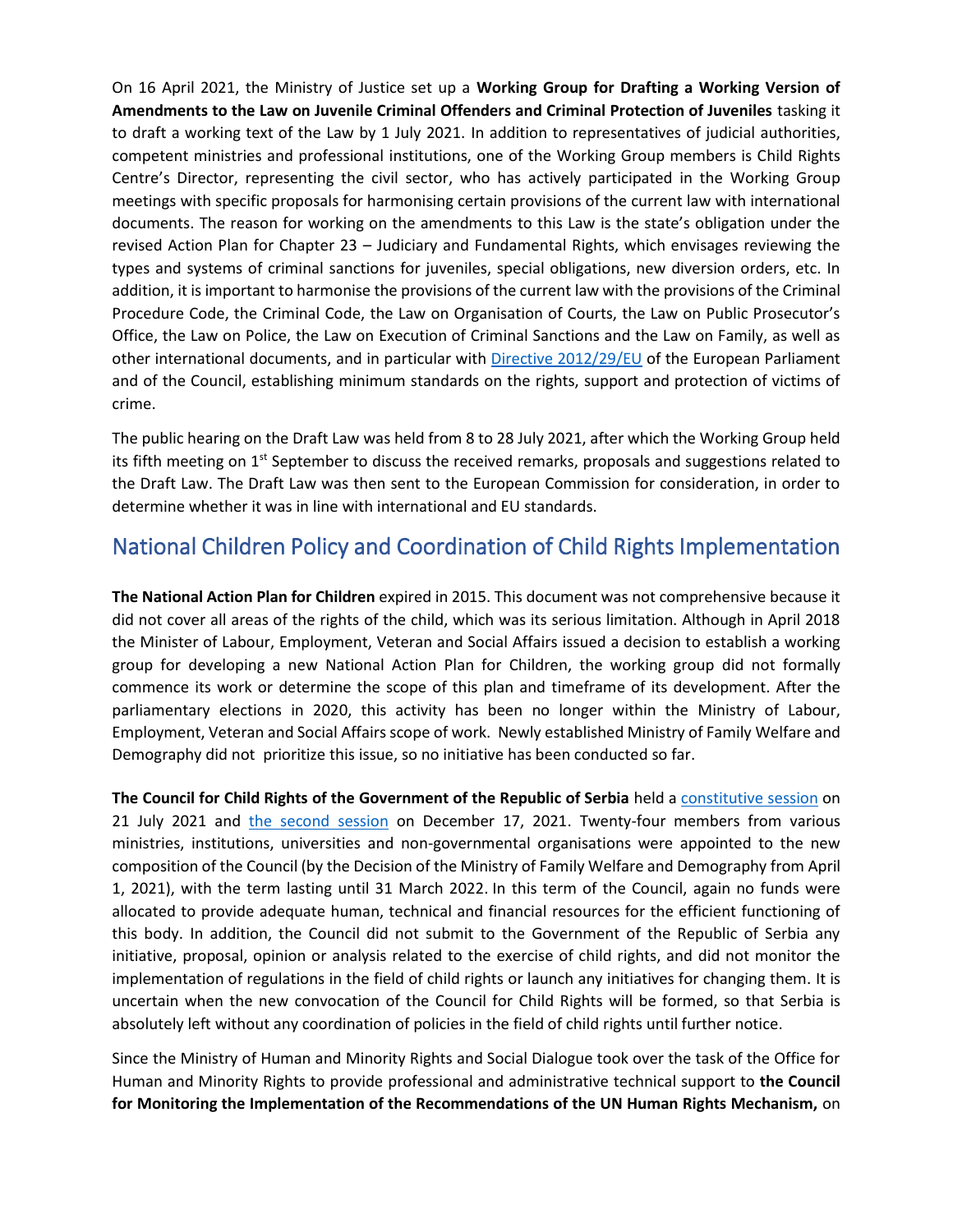5 March 2021 the Government of the Republic of Serbia adopted amendments to the Decision on establishing this Council. The Council met regularly (15 June, 29 September and 30 November 2021, 7 February 2022) and set up the Thematic Working Group to support the drafting of the Common Baseline Document on the Republic of Serbia and a combined fourth and fifth periodic reports of Serbia on the implementation of the Convention on the Rights of the Child. The Child Rights Centre appointed its member and submitted its input for the report. However, the report has not yet been prepared, but it supposed to be drafted by the end of May 2022.

**The Juvenile Justice Council,** re-established in 2018 by the Ministry of Justice and the Supreme Court of Cassation, held regular meetings throughout 2021, which is a positive step forward. However, this body needs to be further strengthened to properly initiate and monitor juvenile justice reforms and provide decision-makers with specific strategic recommendations for future system reforms in relation to both children as offenders and as victims/witnesses of crime.

In May 2020, the adoption<sup>1</sup> of the **Strategy for Prevention and Protection of Children from Violence for** [the period 2020-2023,](http://zadecu.org/wp-content/uploads/2020/06/Strategija-za-sprecavanje_nasilja_nad-decom.pdf) with the accompanying [Action Plan for 2020 and 2021](http://zadecu.org/wp-content/uploads/2020/06/AP-uz-Strategiju_sprecavanja_nasilja-nad-decom.pdf) is an important step in the process of strategic improvement of the protection of children from violence in Serbia. However, the Working Group for the implementation and monitoring of the Strategy has not yet been established, nor have civil society organisations been appointed to participate in monitoring and reporting on implementation, which makes this document just a dead letter.

In July 2020, th[e](https://www.mpravde.gov.rs/sr/tekst/30567/nacionalna-strategija-za-ostvarivanje-prava-zrtava-i-svedoka-krivicnih-dela-u-republici-srbiji-za-period-2020-2025-godine-19082020.php) **[National Strategy for the Exercise of the Rights of Victims and Witnesses of Crime in](https://www.mpravde.gov.rs/sr/tekst/30567/nacionalna-strategija-za-ostvarivanje-prava-zrtava-i-svedoka-krivicnih-dela-u-republici-srbiji-za-period-2020-2025-godine-19082020.php)  [the Republic of Serbia for the period](https://www.mpravde.gov.rs/sr/tekst/30567/nacionalna-strategija-za-ostvarivanje-prava-zrtava-i-svedoka-krivicnih-dela-u-republici-srbiji-za-period-2020-2025-godine-19082020.php) 2020-2025** was adopted along with the accompanyin[g](https://www.mpravde.gov.rs/sr/tekst/30567/nacionalna-strategija-za-ostvarivanje-prava-zrtava-i-svedoka-krivicnih-dela-u-republici-srbiji-za-period-2020-2025-godine-19082020.php) [Action Plan](https://www.mpravde.gov.rs/sr/tekst/30567/nacionalna-strategija-za-ostvarivanje-prava-zrtava-i-svedoka-krivicnih-dela-u-republici-srbiji-za-period-2020-2025-godine-19082020.php)  [for the Implementation of the National Strategy.](https://www.mpravde.gov.rs/sr/tekst/30567/nacionalna-strategija-za-ostvarivanje-prava-zrtava-i-svedoka-krivicnih-dela-u-republici-srbiji-za-period-2020-2025-godine-19082020.php) On 22 April 2021, the Government of the Republic of Serbia adopted the Decision on Establishing the Coordination Body for Support to Victims and Witnesses in Criminal Proceedings with the aim of coordinating the process of monitoring and improving support for victims of crime and witnesses in criminal proceedings, although the Strategy envisaged that this body would be established within 30 days of its adoption. Only one meeting of the Coordination Body was held (3 September 2021).

[The Action Plan for Chapter](https://www.mpravde.gov.rs/files/Revidirani%20AP23%202207.pdf) 23 provides an overview of the situation of child rights in the Republic of Serbia and defines activities that will be carried out to promote child rights, such as strengthening the Council for the Rights of the Child, the Council for Minors and other activities in the field of social protection, child-friendly justice, etc. However, there is a significant delay in the implementation of regulatory framework and harmonisation, and the Law on Amendments to the Law on Juvenile Offenders and Criminal Protection of Minors has not been adopted, although its adoption was planned for the last quarter of 2020.

### Specific Areas of Concern

### Violence against Children

The child protection system was already struggling to prevent and respond to violence against children, and now a global pandemic has both made the problem worse and tied the hands of those meant to

<sup>&</sup>lt;sup>1</sup> See more at [https://cpd.org.rs/strategy-for-prevention-and-protection-of-children-from-violence-for](https://cpd.org.rs/strategy-for-prevention-and-protection-of-children-from-violence-for-the-period-2020-2023-adopted/?lang=en)[the-period-2020-2023-adopted/?lang=en](https://cpd.org.rs/strategy-for-prevention-and-protection-of-children-from-violence-for-the-period-2020-2023-adopted/?lang=en)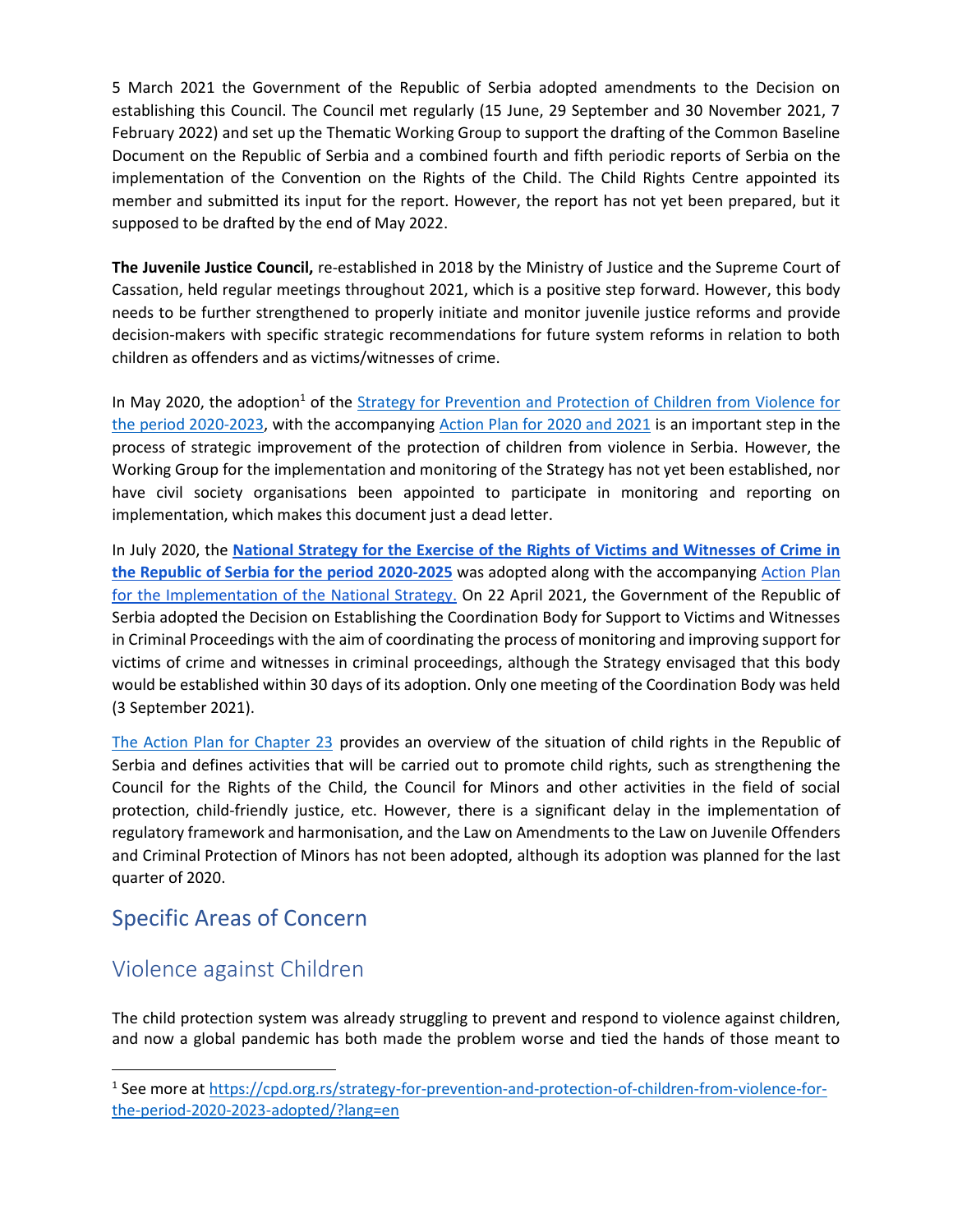protect those at risk. As Serbia adopted the prevention and control measures to contain COVID-19, many vital violence prevention and response services were suspended or interrupted as a result. Many professionals working in the child protection system reported disruptions in case management, referral services and home visits by social workers to children and women at risk of abuse.

Violence against children (VAC) in different settings and a lack of uniform implementation of defined policies continue to be a major issue.

The new **Law on Prevention of Domestic Violence,** which entered into force in 2017, has been implemented in practice but a stronger emphasis should be put on protection of children as victims and witnesses of domestic violence. The fragmented capacity building of professionals, provided by the Judicial Academy, has not focused on the aspect of the rights of the child and provision of these children with adequate support.

In May 2020, the adoption<sup>2</sup> of the **Strategy for Prevention and Protection of Children from Violence for** [the period 2020-2023,](http://zadecu.org/wp-content/uploads/2020/06/Strategija-za-sprecavanje_nasilja_nad-decom.pdf) with the accompanying [Action Plan for 2020 and 2021](http://zadecu.org/wp-content/uploads/2020/06/AP-uz-Strategiju_sprecavanja_nasilja-nad-decom.pdf) was an important step in the process of strategic improvement of the protection of children from violence in Serbia, but so far it has remained a dead letter. In addition, on 10 February 2022, the General Protocol for the Protection of Children from Violence was adopted, superseding the 2005 General Protocol for the Protection of Children from Abuse and Neglect from. The relevant ministries still need to adopt special protocols for the protection of children from violence. The mandatory implementation of VAC related general and special protocols and monitoring of their implementation at both national and local level is needed and all professionals dealing with child victims of violence should get appropriate training in a cross-sectoral manner.

In Serbia, there are a [number of business entities](https://cpd.org.rs/it-is-necessary-to-regulate-the-protection-of-children-in-informal-education/?lang=en) performing activities with children and youth, which are not recognized by any system in a way that would ensure safety and protection of personal integrity, as well as the mental and health development of children**.** Furthermore, the curriculum and manner of their work, or the results they achieve, are not monitored or evaluated. What is worrying is the fact that it is not prescribed in what conditions the work of these economic entities should take place, given the specificity of the activity and the target group with which they work; what qualifications and competencies those who work with children should have, whether there is a plan according to which they work, what children are expected to learn and what competences to develop; who and in what way can monitor their work; whom and what types of information they give about their work; what consequences they should suffer if they work inappropriately, etc. Also, the description of the registered activities of some of these business entities do not even include *education* as such. When registering with the Serbian Business Registers Agency, these business entities should meet the same conditions as any other business entity when it comes to responsibility and safety, regardless of the fact that they work with a particularly vulnerable group – children and youth. It is necessary to regulate this area by establishing a clear legislative framework governing the work with children and youth, enabling the monitoring of their work and prescribing a procedure in case of the violation of regulations.

<sup>&</sup>lt;sup>2</sup> See more at [https://cpd.org.rs/strategy-for-prevention-and-protection-of-children-from-violence-for](https://cpd.org.rs/strategy-for-prevention-and-protection-of-children-from-violence-for-the-period-2020-2023-adopted/?lang=en)[the-period-2020-2023-adopted/?lang=en](https://cpd.org.rs/strategy-for-prevention-and-protection-of-children-from-violence-for-the-period-2020-2023-adopted/?lang=en)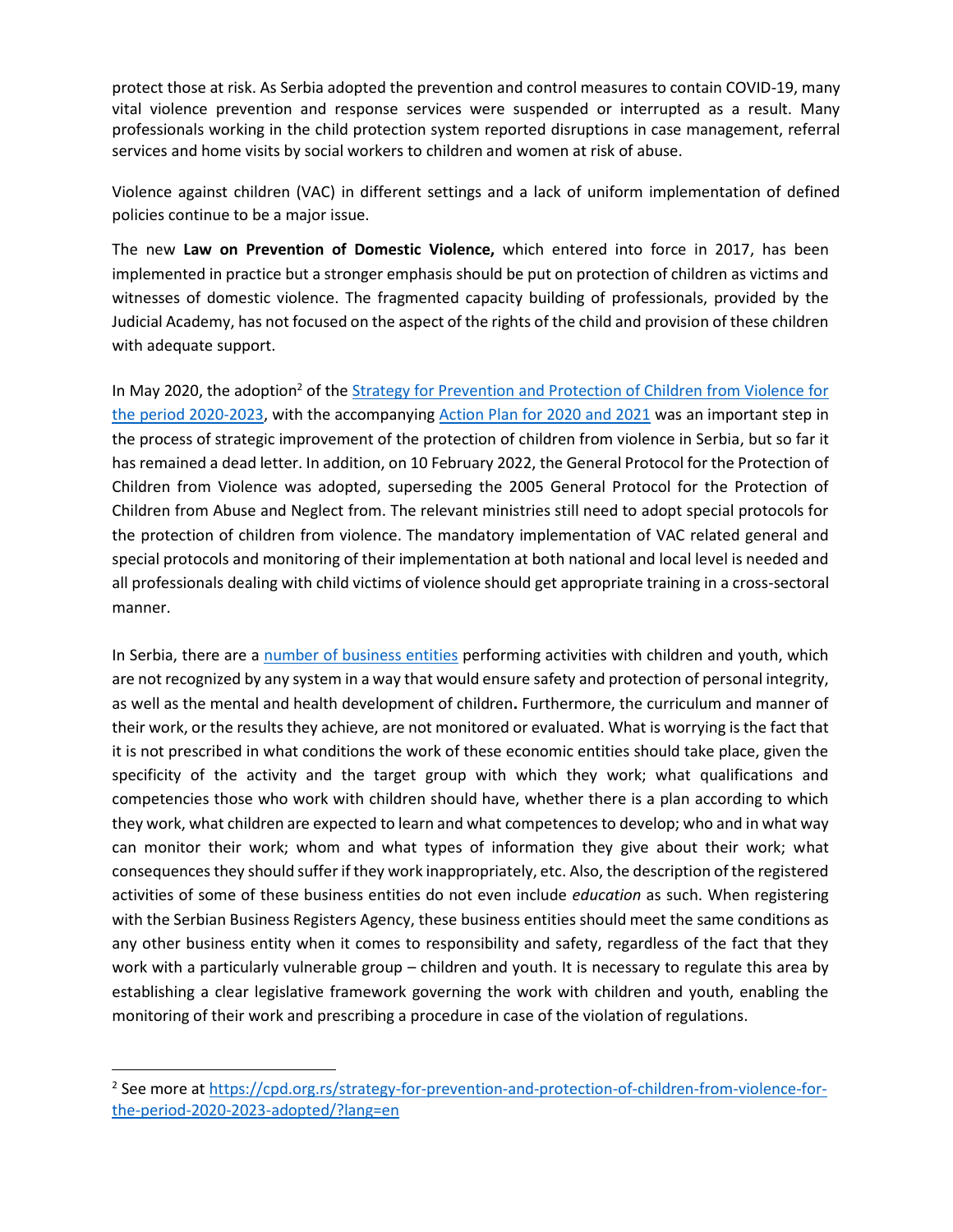**Corporal punishment of children at home** in Serbia is still not legally prohibited. There is an urgent need to take measures to explicitly prohibit, by law, corporal punishment of children in family. Also, measures should be taken at different levels to promote positive, non-violent and participatory ways of educating and disciplining a child through public awareness campaigns on the harmful effects of corporal punishment on children. State authorities should develop and fund programmes for strengthening parents' competencies for fulfilling parenting responsibilities and resolving conflict situations in a family without violence.

No significant progress has been made in the field of the prevention and elimination of **child marriages**, despite the efforts of the National Coalition to End Child Marriages, which consists of more than 20 CSOs and institutions dedicated to promoting children's rights and the eradication of the harmful practice of child marriages in the Republic of Serbia. Serbia does not have a system in place to monitor child marriages, and no case records are kept based on ethnicity, although research shows that child marriages are present and that Roma girls in particular are widely exposed to this harmful practice. Additional resources need to be allocated and a broad campaign should be designed and continuously carried out at the national level with the aim of raising awareness of the harmfulness of child marriage. In addition, support measures should be devised and continuously implemented for girls and women victims of child marriages and their children.

### Overview of major anti-trafficking trends and responses

Work on prevention and suppression of human trafficking in Serbia in 2021 is not sufficiently in the focus of the competent authorities and the public, which confirms the small number of identified victims, the position of victims in court proceedings (as indicated by the analysis of judicial practice ASTRA - Anti trafficking action is conducting since 2011), other procedures when deciding on the status of the victim and her/his rights, as well as the inequality of services available to victims but also their quality, especially children as one of the most vulnerable categories.

No progress has been made on the announcement that the Standard Operating Procedures (SOPs) for the treatment of victims of trafficking will become an obligation for all employees of the Ministry of the Interior. At the end of 2019, the most important actors in the fight against human trafficking discussed the improvements and updates of the SOP. However, no concrete action has been taken since then.

The Strategy for Prevention and Combating of Trafficking in Human Beings, Especially Women and Children, and Protection of Victims (2017-2022) is in the final year of its implementation. The Action Plan for the last two years of the Strategy implementation (2021-2022) was to be adopted in the 4th quarter of 2020. The process of drafting the Action Plan took place, although, with a long delay (in July 2021), the final document was never officially adopted.

Serbia still does not have a specialized shelter for emergency accommodation or specialized programs to support children victims of human trafficking. There is no single register of available services and providers of protection and support services for victims of crime with elements of violence (human trafficking), nor a single register of services and providers of social protection services (general and specialized) that could be available to victims of trafficking. On the territory of the whole of Serbia, there are **only three specialized providers of support and protection services for victims of human trafficking.** One is in the public sector (Center for the Protection of Victims of Trafficking in Human Beings and two are in the nongovernmental sector, ASTRA – Anti trafficking action and ATINA). All three service providers are located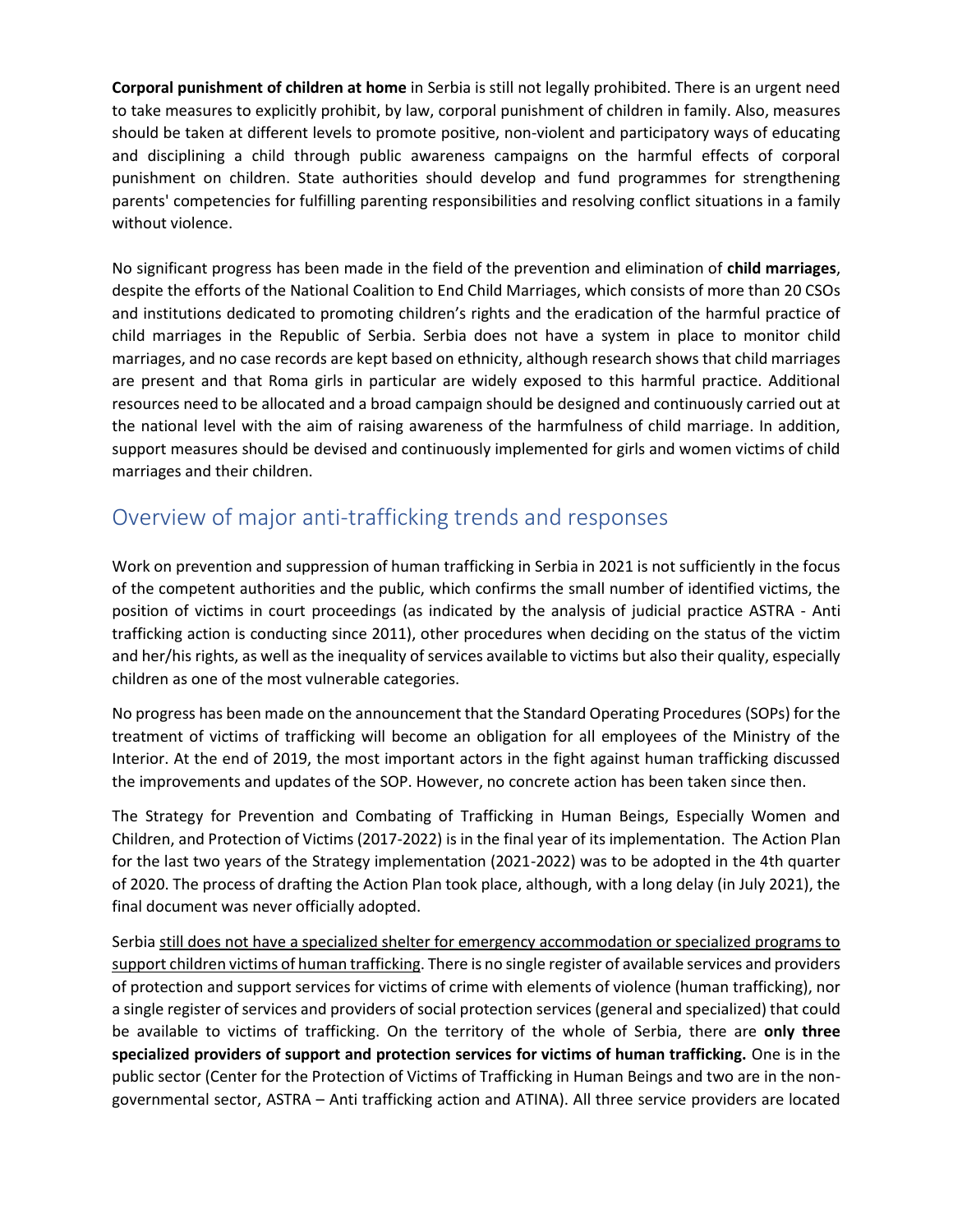in Belgrade. Services are uneven and unevenly distributed, making it impossible or difficult for potential victims and victims of trafficking to access the local level. In addition, the problem is that budget funds are not allocated to licensed service providers within the NGO sector, which jeopardizes the sustainability of available services. Therefore, it is necessary to develop specialized support and protection programs that are sustainable and more evenly distributed, and it is especially important that they are adapted to the needs of child victims. In addition, there is an obvious need to provide adequate accommodation for children (the only state shelter for victims of trafficking has not been operating officially since September 2020 (the shelter is intended for adult victims and girls older than 16)). It is necessary to continue investing in resources through strengthening the capacity of employees in relevant institutions for better results in the field of prevention and suppression of trafficking in human beings, especially children, as well as work on improving cross-sectoral cooperation and implementing measures of Standard Operating Procedures on practical experiences and learning through concrete case studies.

#### **Drop-in shelters exposing more children in risk – not enough of shelters, low coverage**

Data from the Shelter in Novi Sad show us that in 2021 (from January to the end of October), **378 children (205 boys and 173 girls)** used the service of this institution. Of particular concern are the data on **underage pregnancies - 6 underage users of the shelter,** aged 15 to 18, gave birth in 2021. The shelter also keeps records of the forms of child labor to which children have been exposed. Data provided by the Shelter in Novi Sad show that during 2021 (January-October), out of a total of 378 users, as many as **77% (293 users) were involved in some form of child labor**: 86 users collect secondary raw materials, themselves or with family members. 207 users often or occasionally beg (parked cars, juggling at intersections, etc.). It is especially worrying that more than **100 users** who stated that they were **involved in some form of child labor**, in addition to all the above, also worked in the fields, seasonal work, extremely difficult physical work, inadequate for their psychophysical age. 85 beneficiaries stated that they are not included in any form of child labor, but since they live in **extreme poverty**, they meet the condition to be beneficiaries of the shelter.

Shelters for children are **available only in Belgrade** (one state shelter, two-run by an NGO) **and one in Novi Sad.**

The 2021 Statistical Report<sup>3</sup> shows that the Centre for the Protection of Victims of Trafficking in Human Beings identified 122 presumed victims of trafficking in human beings (113 new victims, 9 cases were transferred from 2020), including **46** formally identified **victims of human trafficking**. Of the total number of victims, sexual exploitation continues to be the dominant form of trafficking, with a **share of 50%.** The next form of trafficking is multiple exploitations with a **share of 17%**, as well as forced begging with a **share of 10%.** In relation to the total number of identified victims of human trafficking, the worrying fact is that **37% of the identified victims are minors, and 94% of them are girls**. The most common forms of child exploitation are **sexual exploitation (35%), forced marriage (18%), labor exploitation (17%), forced begging and multiple exploitations (12%), and forced criminal activity (6%).**

Almost ten years after the establishment of the Center, in mid-2021, the development of indicators for the formal identification of victims of trafficking was finally completed, supported by the OSCE Mission to Serbia. However, how the indicators are applied to specific cases is still unknown.

<sup>&</sup>lt;sup>3</sup> Annual statistical report for 2021<http://centarzztlj.rs/statisticki-podaci/>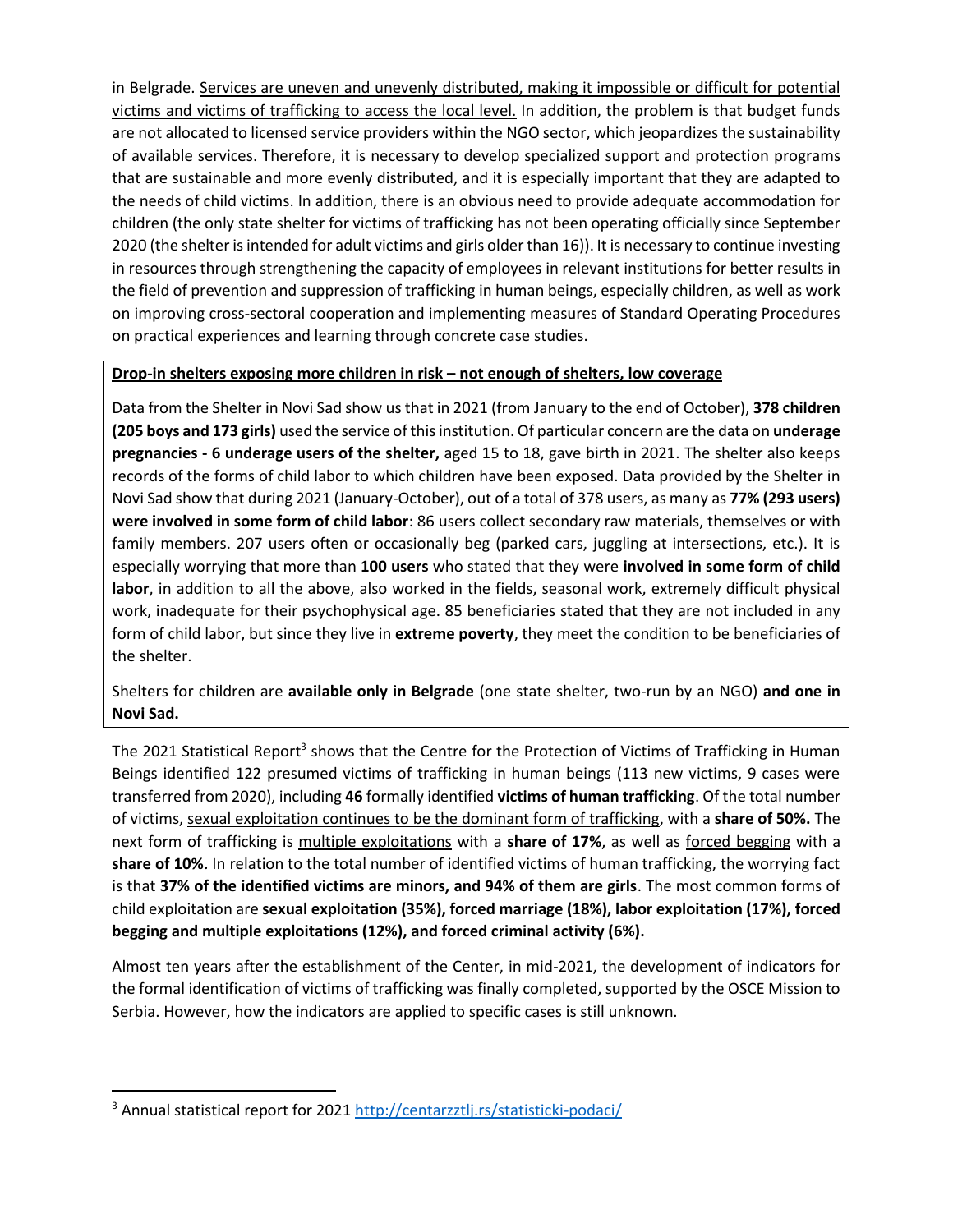ASTRA – Anti trafficking action in 2021 identified 20 victims of human trafficking, including 5 children of victims of human trafficking. The most common form is still sexual exploitation, **3 child victims**, **coercion to beg 1 victim and 1 victim of multiple exploitations (sexual exploitation and coercion to commit crimes).**

ASTRA – Anti trafficking action is also running European number for missing children 116000 in Serbia since 2012. Even though ASTRA received EU accreditation by Missing children Europe for operating this hotline and has signed memorandum of understanding with the Ministry of interior for collaboration in missing children cases, number 116000 is not supported from the budget of Republic of Serbia. Until today, ASTRA received more than 4000 calls and found and supported 129 children who went missing. Furthermore Serbia has no Child Alert system for the public early warning of the missing child case.

#### **The position of victims of trafficking in human beings in court proceedings still without significant progress**

Since 2011, ASTRA has been conducting an analysis of court verdicts for the criminal offence of trafficking in human beings under Article 388 of the Criminal Code, mediation in prostitution under Article 184 of the Criminal Code, as well as trafficking in minors for the adoption of Article 389 of the Criminal Code. The analysis pays special attention to the protection of minors and for that reason singles it out as a separate entity. The analysis of court judgments for 2021 is currently being processed, but certain observations from the two judgments stand out below. Unfortunately, significant changes in the position of victims of trafficking for the better compared to previous years are not observed.

The first is the case of a father accused of *Sexual Intercourse with a Helpless Person* under Article 179 paragraph 3 in conjunction with paragraph 1 of the CC, in conjunction with the crime of *Incest* under Article 197 of the CC and the crime of *trafficking in human beings* under Article 388 paragraph 3 in conjunction with paragraph 1 of the CC. Namely, the father was sentenced to a single sentence of 11 years in prison and six months but **acquitted of the charge of trafficking in human beings**. The injured girl is his daughter, who has certain health and mental problems and **was 14 years old at the time of the crime of human trafficking**, while she was **only 11 at the time of the crime for which the defendant was convicted** (Sexual Intercourse with a Helpless Person under Article 179 of CC and crime of Incest under Article 197 of the CC). The father received his acquaintance in the house, with whom the girl had sexual intercourse. A month before this event, another man came with whom the girl also had sexual intercourse. The prosecution stated that the accused initially indirectly admitted committing the crime of human trafficking, stating that he **handed over his daughter to two men**, but later *changed his statement,* claiming that he *was pressured by the police*. It was only when he arrived at the prison that the defendant heard what human trafficking really was. In the specific case, **there was not enough material and other evidence that the crime of human trafficking was committed**. The **court referred the victim to civil proceedings** in order to realize a property claim, which remains a ready-made rule in practice, despite the possibility of deciding on the same in criminal proceedings.

Another case is the case of Austrian citizens from 2017 which took place in Bačko Petrovo Selo. Two women committed the criminal offence of trafficking in human beings under Article 388, paragraph 6 in conjunction with para. 1 and 3 in connection with paragraph 33 of the CC, while the man is accused committed the criminal offence of human trafficking Article 388, paragraph 6 in conjunction with para. 1 and 3 in connection with paragraph 33 of the CC and criminal offence showing, obtaining and possession of pornographic material and exploitation of minors for pornography under Article 185, paragraph 3 in conjunction with paragraph 2 of the CC. As one of the mitigating circumstances, the court took into account that the accused was **the father of three minor children** and sentenced him to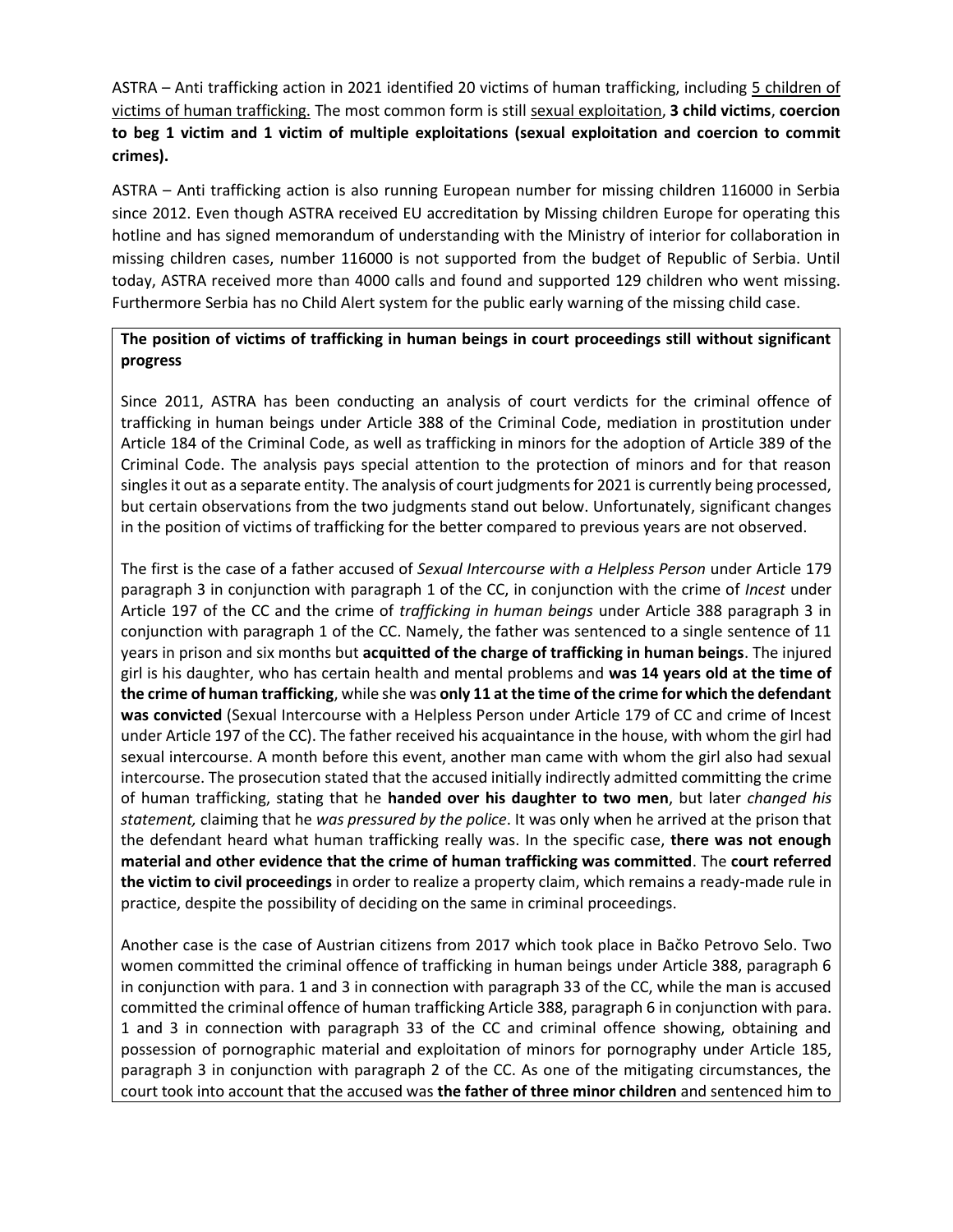a single sentence of **7 years and 6 months**, while one of the women was sentenced to **5 years in prison**, taking into account the fact that she is the **mother of one minor child.** The victims, in this case, are **several girls**, but the **verdict does not mention that any of them was granted the status of a particularly sensitive witness.**

An analysis of the verdicts of previous years, but also these two cases, confirm that the sentence was imposed **at the level of the legal minimum** or **very close to it** and that the *trend of mild penal policy continues.*

In addition to the EU Security Union Strategy, the **EU strategy for a more effective fight against child sexual abuse**<sup>4</sup> was adopted in July 2020. The IWF<sup>5</sup> reported that 2021 was the worst year on record for child sexual abuse online in with 252,000 confirmed URLs containing images or videos of children being sexually abused. Compared with 153,000 from the previous year it is a significant increase.

In July 2021, the European Parliament passed temporary regulations that allow Internet-based service providers to continue to discover and report online material containing child sexual abuse.<sup>6</sup>

Due to the increasing number of materials on child abuse on the Internet, which the pandemic has deepened since 2020, the European Parliament has supported a law that will more effectively protect children from sexual abuse and exploitation when using webmail, chat and messaging services and other web platforms.

Serbia, like other European countries, is facing various challenges, but when it comes to formulating public policies and their implementation, it, unfortunately, lags behind.

The main message remains the same, namely, it is necessary to work on the capacities and networking of various relevant actors in the field of online exploitation of children and strengthen cooperation between agencies regarding the online and offline protection of children who are vulnerable and at high risk of abuse and exploitation.

### Refugee Children

The Law on Asylum and Temporary Protection, adopted in 2018, brought significant innovations regarding the protection of the rights of the child in the asylum procedure. Despite the fact that the legal solutions are largely in line with international standards, Serbia has still not enabled the implementation of certain legal provisions that would lead to the establishment of a child protection system in its territory. The observed problems with the treatment of unaccompanied and separated children include inadequate guardianship throughout the country as well as insufficient number of adequate alternative childcare solutions. The procedure for assigning a temporary guardian often takes several weeks and during this time children stay in an asylum or reception centre. The quality of the service provided by social welfare centres in asylum and/or reception centres is often insufficient due to understaffing and heavy workload

<sup>4</sup> [https://ec.europa.eu/home-affairs/sites/homeaffairs/files/what-we-do/policies/european-agenda-security/20200724\\_com-](https://ec.europa.eu/home-affairs/sites/homeaffairs/files/what-we-do/policies/european-agenda-security/20200724_com-2020-607-commission-communication_en.pdf)[2020-607-commission-communication\\_en.pdf](https://ec.europa.eu/home-affairs/sites/homeaffairs/files/what-we-do/policies/european-agenda-security/20200724_com-2020-607-commission-communication_en.pdf)

<sup>5</sup> [https://childhub.org/en/child-protection-news/2021-was-worst-year-record-online-child-sexual-abuse](https://childhub.org/en/child-protection-news/2021-was-worst-year-record-online-child-sexual-abuse-says-iwf)[says-iwf](https://childhub.org/en/child-protection-news/2021-was-worst-year-record-online-child-sexual-abuse-says-iwf)

<sup>6</sup> [https://www.europarl.europa.eu/news/en/press-room/20210701IPR07503/parliament-adopts](https://www.europarl.europa.eu/news/en/press-room/20210701IPR07503/parliament-adopts-temporary-rules-to-detect-child-sexual-abuse-online)[temporary-rules-to-detect-child-sexual-abuse-online](https://www.europarl.europa.eu/news/en/press-room/20210701IPR07503/parliament-adopts-temporary-rules-to-detect-child-sexual-abuse-online)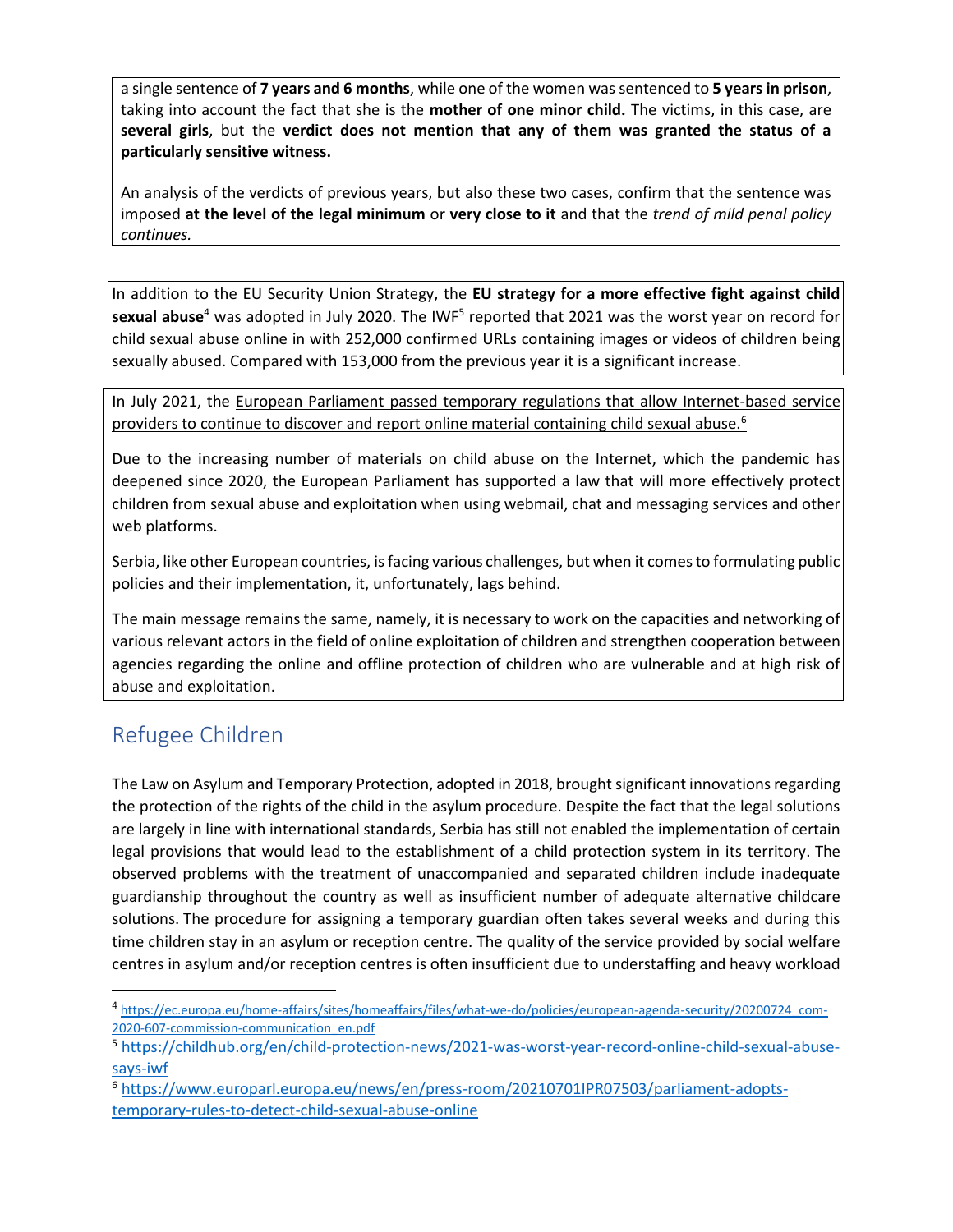of these professionals. Children are still placed in asylum centres together with adults. During 2021, the Commissariat for Refugees and Migration designated one asylum centre (AC in Bogovađa) as centre where only unaccompanied and separated children will be accommodated. However, this is not just a center for unaccompanied children as a result of lack of accommodation. Moreover, this centre is not adapted to the needs of children.

The state must provide for special accommodation facilities that fully respond to the needs of unaccompanied and separated children. Further, the state must take the necessary measures to provide alternative care for children deprived of family environment and an adequate guardianship system. Then, the practice of registering unaccompanied and separated children by the Ministry of Interior officers without the presence of a temporary guardian must urgently stop and the provisions of the Law on Asylum and Temporary Protection as well as the Family Law regulating this issue must be applied.

The COVID-19 pandemic had the greatest impact on education, which has become inaccessible to many children due to the transition to online learning. In addition, children had different restrictions on movement, depending on the institution in which they were placed during and after the state of emergency. Schools organized online classes throughout 2021 due to the pandemic, posing difficulties to refugee children lacking a good Internet connection and adequate devices for following online classes. Another drawback of online schooling is that it is less interactive.<sup>7</sup>

### Access to benefits/services during COVID-19

The analysis of the responses to the COVID-19 crisis shows that the implemented measures did not focus particularly on child poverty in Serbia. In fact, the analysis shows that families with children in Serbia received less support compared to other households, *since one-off assistance was provided only to adults and pensioners*. In addition, families with children were not automatically granted universal cash benefits, but had to apply for it. Although the application procedure is extremely simple and efficient, it does not diminish the fact that poor families with children, recipients of child allowance, are not perceived as vulnerable, in spite of rigorous means testing. Finally, children and adults with disabilities had no targeted cash or in-kind benefits, despite higher levels of vulnerability during the crisis.

In very general terms, there was too little focus on ensuring access to quality social services for vulnerable individuals and households, whether in the home, the community or in residential care. In terms of social services, the existing sub-optimal systems became even less accessible during the crisis, with inevitable results in terms of increased social exclusion of existing vulnerable groups and inadequate responses to those made more vulnerable during the crisis. Extremely poor substandard Roma settlements with limited access to infrastructure (clean water, sewage and electricity) were mostly supported by donors through food and hygienic packages. NGOs and Roma activists pressured national and local governments to provide basic necessities, water cisterns and to reconnect electricity supply, often with the support of EU funds.

<sup>&</sup>lt;sup>7</sup> The Right to Asylum in the Republic of Serbia 2021, Belgrade Centre For human Rights: <u>http://azil.rs/en/wp-</u> [content/uploads/2022/03/Right-to-Asylum-in-the-Republic-of-Serbia-2021.pdf](http://azil.rs/en/wp-content/uploads/2022/03/Right-to-Asylum-in-the-Republic-of-Serbia-2021.pdf)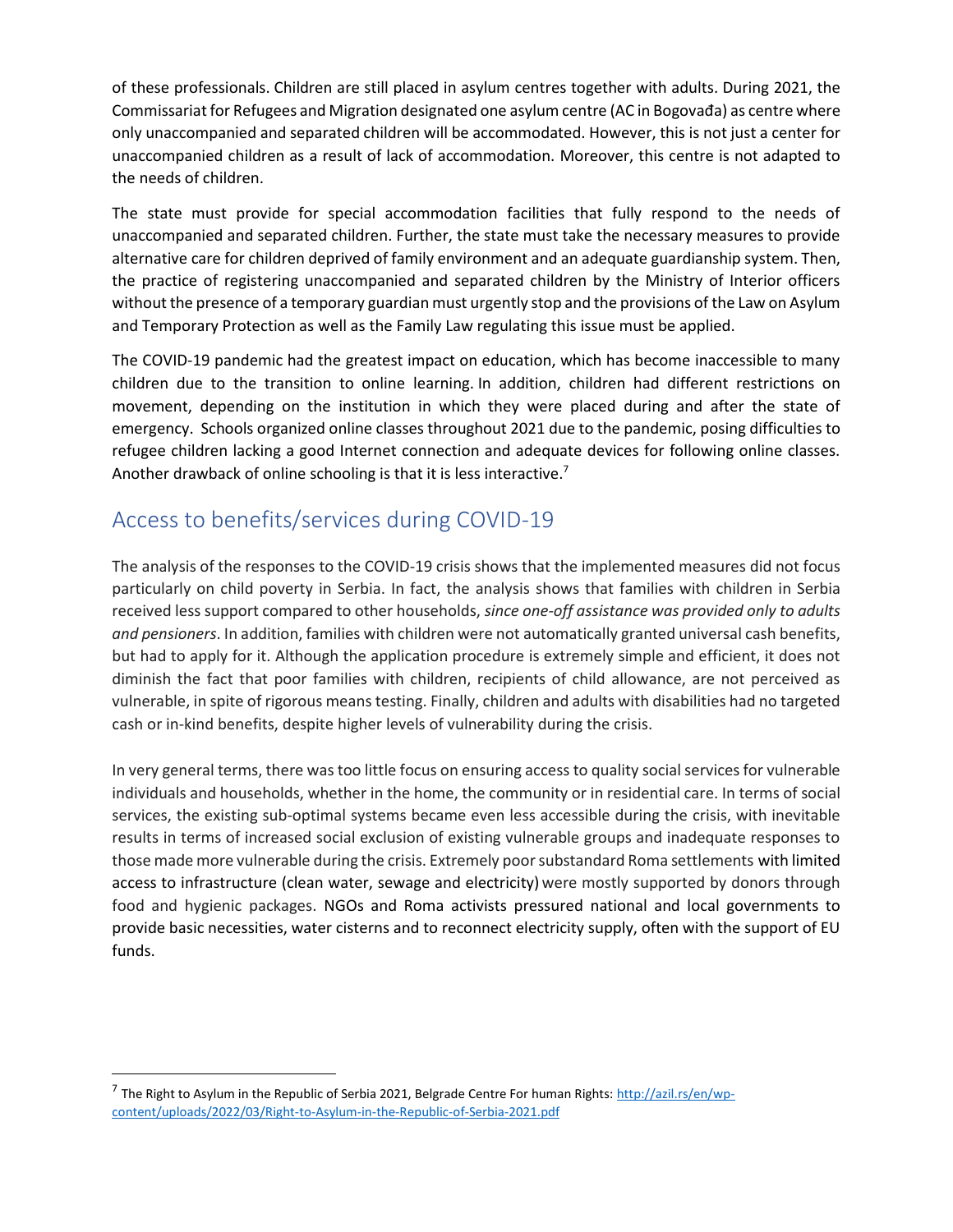### Education for Children

The education of children in the situation of coronavirus pandemic was accompanied by numerous difficulties for pupils, teachers and parents. Despite the objective difficulties and the initially relatively quick response of the Ministry of Education after the declaration of the state of emergency, education was not available to every child in Serbia.

One of the most significant obstacles is the insufficient training of teachers for using online platforms and learning tools. The organisation of classes remained confusing, with frequently overlapping and shortened online and regular classes, which has resulted in a discontinuity in education and raised a reasonable doubt in the implementation of the planned curricula. The educational content and obligations remained inconsistent, the pupils did not receive adequate materials and support for mastering the curriculum, and the teachers were overburdened with repeating the educational content and out-of-school communication with pupils and parents.

A special problem is the inclusion of pupils from vulnerable groups in the education system and a new model of distance learning, especially children from informal settlements and children of persons accommodated in centres for migrants and asylum seekers. Children living in informal settlements are often unable to attend classes because they do not have electricity or internet access. The data show that only 64.4% of households in Serbia own a computer or tablet, and 25% of households do not have internet access. The data are even more discouraging in case of Roma households, since only 26.4% of them have a computer or tablet. Classes for children with disabilities were not organised in all schools during the state of emergency, and every seventh pupil could not attend classes according to the individual educational plan during the state of emergency. In addition, children with disabilities living in institutions are practically denied access to education because since the beginning of the pandemic these institutions have been working in a special mode in order to prevent the spread of the virus.

In order to gain insight into an overall impact of the coronavirus pandemic on the exercise of the right to education, the Ministry of Education, Science and Technological Development should analyse the effects of the organisation and implementation of teaching process.

According to the research "Child Rights During the Pandemic - the Perspectives of Children and Youth", conducted by the Child Rights Centre in 2021, 70% of children/youth believe that their education is of lower quality now than before the pandemic; half of them think that they now have fewer opportunities to learn new content than before, and one third (31%) think that now the grades do not reflect their true knowledge. One quarter of young people believe that they now have less support from teachers and that books and other learning materials are not available to them as they were before (however, more than half of them believe that this has not changed). The assessment of the availability and quality of education by Roma children/youth generally coincides with the assessment of their peers from the general population, except when it comes to assessing the quality of education, since almost 40% of children believe that nothing has changed and that quality of education is the same (poor?) as before. A smaller percentage of Roma pupils (compared to the general population) believe that the digital literacy of teachers has improved (only 4%), while a large percentage of them believe that the pandemic has increased inequality among children and hindered access to quality education (54% compared to 40% of pupils from the general population).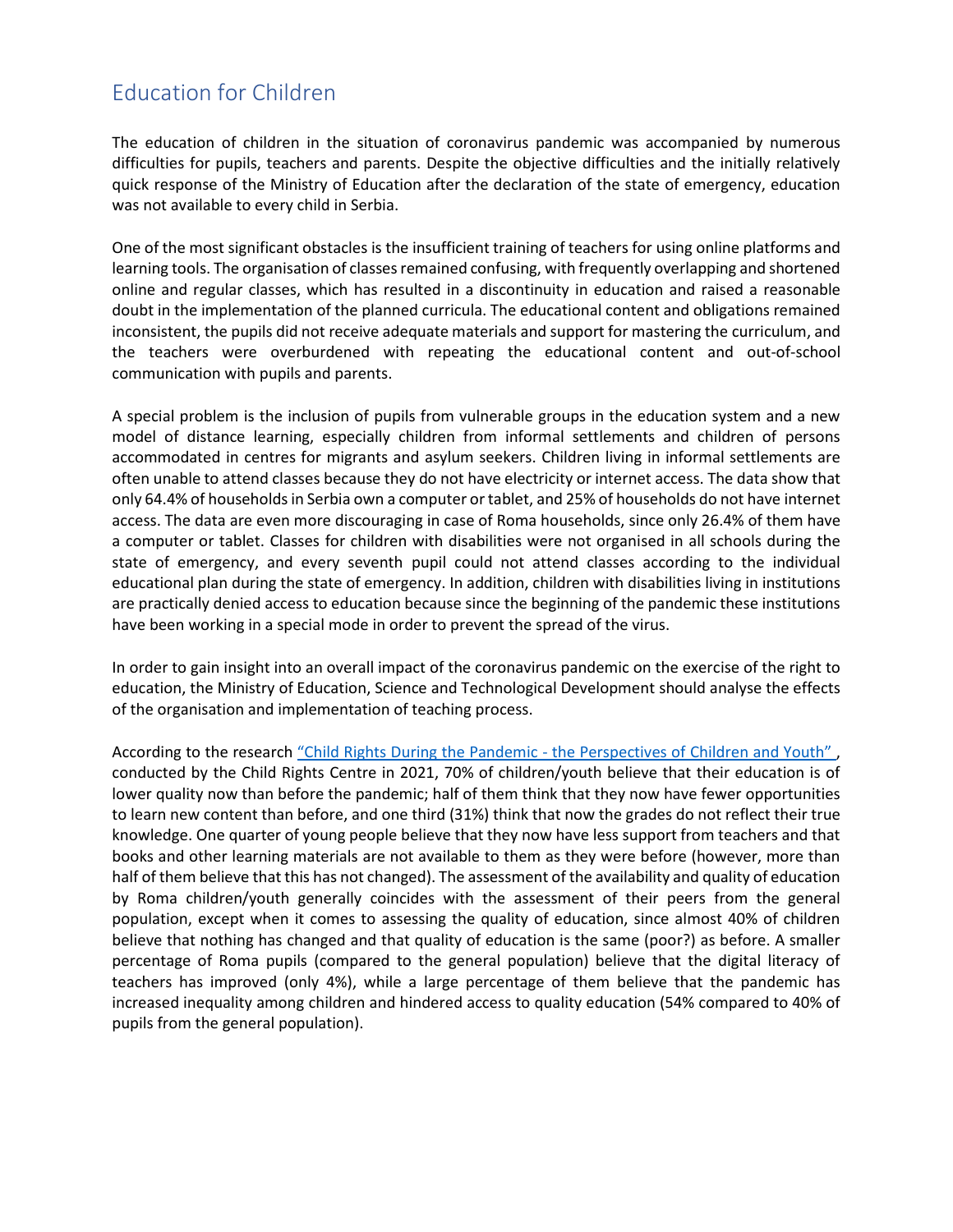### Education on Human/Child Rights

Education on the rights of a child is not part of regular educational system for all children. It is necessary to change the status of the subject Civic Education from compulsory elective to compulsory subject at all levels of education, from pre-school to secondary education, accessible to all children without exception. It is also necessary to review and redefine the method of professional training of civic education teachers and undertake support measures for teachers to apply child rights education in the teaching of their subjects through appropriate training and development of supportive educational materials and guides. Children are usually informed about their rights through informal education, which is implemented as part of the project activities of CSOs.

### Justice for Children

**Juvenile Offenders** - There are still no adequate alternative measures to pre-trial detention, diversionary measures are scarcely implemented, and there are no adequate programmes at the community level for work with juvenile offenders or with children under 14 who are not criminally responsible. All this constitutes a violation of international standards and a cause for concern. There have been various project initiatives and significant donor, in particular EU, support, but a sustainable, systemic solution that would be in line with the relevant international standards is yet to be found.

**Children Victims and Witnesses of Crime** – A step forward has been made also by adopting th[e](https://www.mpravde.gov.rs/sr/tekst/30567/nacionalna-strategija-za-ostvarivanje-prava-zrtava-i-svedoka-krivicnih-dela-u-republici-srbiji-za-period-2020-2025-godine-19082020.php) [National](https://www.mpravde.gov.rs/sr/tekst/30567/nacionalna-strategija-za-ostvarivanje-prava-zrtava-i-svedoka-krivicnih-dela-u-republici-srbiji-za-period-2020-2025-godine-19082020.php)  [Strategy for the Exercise of the Rights of Victims and Witnesses of Crime in the Republic of Serbia for the](https://www.mpravde.gov.rs/sr/tekst/30567/nacionalna-strategija-za-ostvarivanje-prava-zrtava-i-svedoka-krivicnih-dela-u-republici-srbiji-za-period-2020-2025-godine-19082020.php)  [period 2020-2025](https://www.mpravde.gov.rs/sr/tekst/30567/nacionalna-strategija-za-ostvarivanje-prava-zrtava-i-svedoka-krivicnih-dela-u-republici-srbiji-za-period-2020-2025-godine-19082020.php) and the accompanying [Action Plan for the Implementation of the National Strategy,](https://www.mpravde.gov.rs/sr/tekst/30567/nacionalna-strategija-za-ostvarivanje-prava-zrtava-i-svedoka-krivicnih-dela-u-republici-srbiji-za-period-2020-2025-godine-19082020.php) . Children are recognised as a particularly vulnerable category of victims and special measures are envisaged for them, such as the possibility of audio-visual recording of interviews with the child and the admissibility of such recording in evidentiary procedure, in accordance with law, appointing a temporary representative where necessary and appointing an attorney to ensure the exercise of child's right to legal aid and representation. Although these guarantees have existed since the adoption of the Law on Juvenile Offenders and Criminal Protection of Minors, problems in their application have been noticed in practice. Therefore, the Strategy stressesthat in the coming period it is necessary to consider consistent application of the regulatory framework in practice; identify possible defects and activities to overcome them; adopt amendments to the Law on Juvenile Offenders and Criminal Protection of Minors; and continuously monitor the implementation of protection and support measures for child victims in practice. Although the Government of the Republic of Serbia adopted the Decision on Establishing the Coordination Body for Support to Victims and Witnesses in Criminal Proceedings on 22 April 2021, thus exceeding the 30-day deadline, with the aim of coordinating the process of monitoring and improving support for victims of crime and witnesses in criminal proceedings, the Coordination Body held only one meeting (3 September 2021).

**Children in Civil Proceedings** – Certain improvements were made through operationalisation of international principles and standards, resulting in development of sets of guidelines for professionals in judiciary and social protection systems. In that context, it is necessary to provide continuous and comprehensive [capacity building](https://cpd.org.rs/odrzana-obuka-razvod-roditelja-i-zastita-dece-za-strucne-radnike-u-pravosudju-i-socijalnoj-zastiti/) to family law judges, lawyers and professionals working in centres for social welfare to deal with children in family law cases, especially in high-conflict divorce cases. Numerous studies show that children whose parents are in a high-conflict divorce in the long run have the same difficulties as children who are victims of physical abuse and neglect. In addition, high-conflict divorces are usually accompanied by alienation as a serious form of child abuse. Records on high-conflict divorces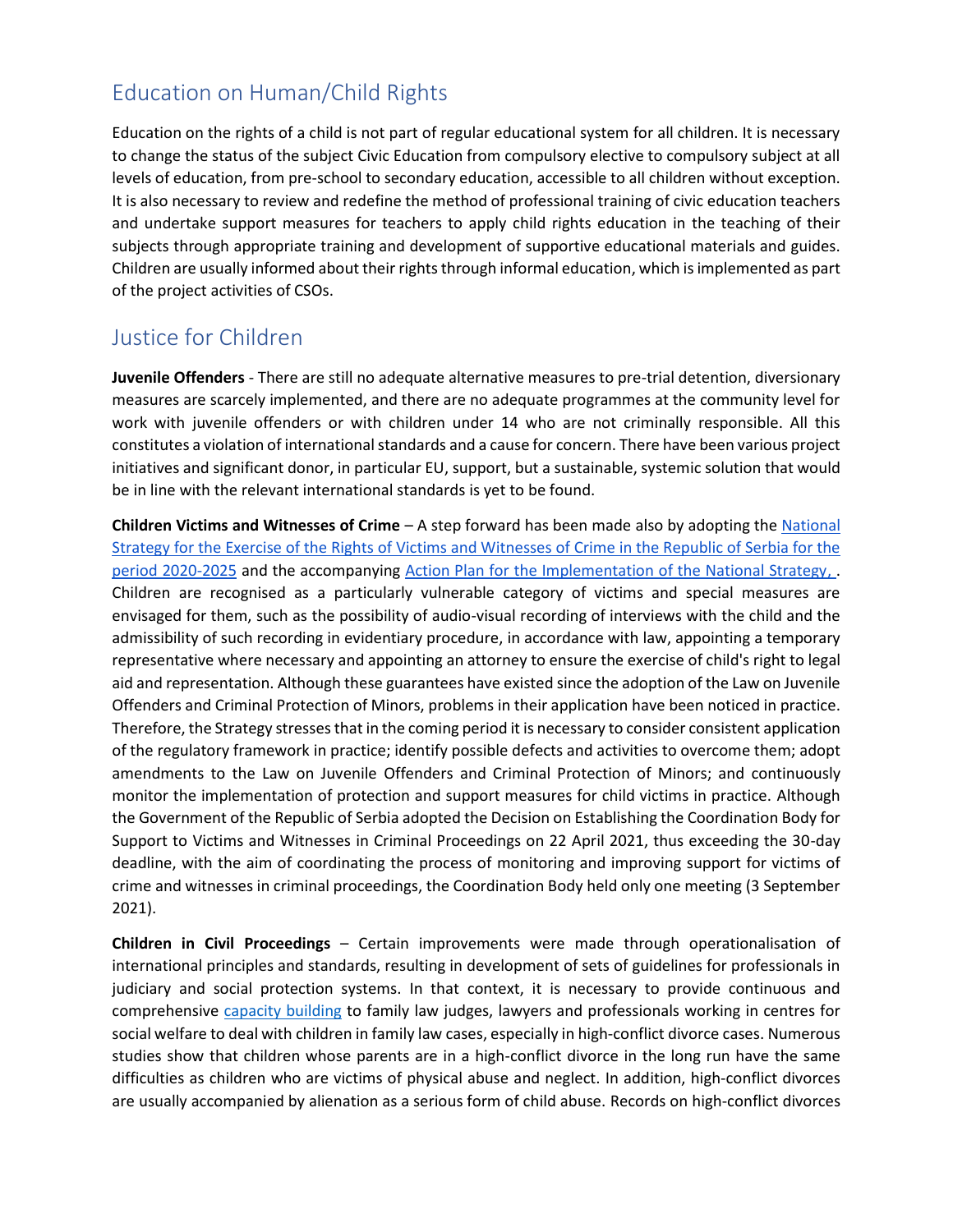in Serbia are not kept, but it is known that every third marriage is divorced, with the number of divorces increasing every year.

**Children in Detention** – The research Child-Friendly Justice – [The Perspectives of Children and Youth,](https://cpd.org.rs/cpd-objavio-istrazivanje-pravosudje-po-meri-dece-i-mladih/) conducted to determine the opinions of children and youth about the judicial system and the level of its adaptation to children and youth in accordance with the adopted standards of child-friendly justice defined by international and national documents, indicates some shortcomings in social welfare institutions and correctional institutions. The research, based on the statements of children from these institutions, shows that professionals often do not address children in a language that is sufficiently adjusted to the child's age. Nearly half of the respondents from the institutions indicate that they are not satisfied or are minimally satisfied with the way the information was provided to them and report that they were not able to fully understand it. The research reveals that there are often many more people than necessary present in the room during interrogation. One third of the respondents believe that no one they trusted was present during their hearing. Also, two thirds of the respondents believe that the premises in which the interrogation takes place are not adapted to children and young people.

## Ratification of the Optional Protocol to the Convention on the Rights of the Child on a Communication Procedure

Even though the Republic of Serbia was one of the first states to sign the Third Optional Protocol to the Convention on the Rights of the Child on a communications procedure, the Protocol has not been ratified. There is no legal or factual reason why a signed international document should not be ratified. This important document enables children and their representatives, for the first time, to have the opportunity to address a complaint to an international body - the Committee on the Rights of the Child, when they fail to exercise a certain right at the national level.

### The child rights to a healthy environment

[The national legal framework of the Republic of Serbia](https://cpd.org.rs/wp-content/uploads/2022/01/Summary-of-the-Analysis-of-the-RS-Legislation-from-the-Perspective-of-Childs-Right-to-a-Healthy-Environment-3.pdf) does not recognise the child's right to a healthy environment or guarantee it as a special right, but it is protected through the legal framework that guarantees everyone the right to a healthy environment. Thus, the Constitution of the Republic of Serbia, as the highest legal act, guarantees everyone the right to a healthy environment and timely and full information about its state, which indirectly also applies to children.

Currently **there is no legislative framework that thoroughly regulates the exercise and protection of the child's right to a healthy environment in a systematic way**, but there are a large number of laws and bylaws governing various areas of environmental and nature protection, as well as laws that regulate other legal areas, such as education, health, association, information, etc.

The legislative framework of the Republic of Serbia neither recognises nor ensures the sufficient participation of children in the making of local policies in the field of environmental protection and sustainable development.

The legislative framework does not include the obligation of making all information available in a childfriendly language, which seriously compromises the full exercise of the child's right to information.